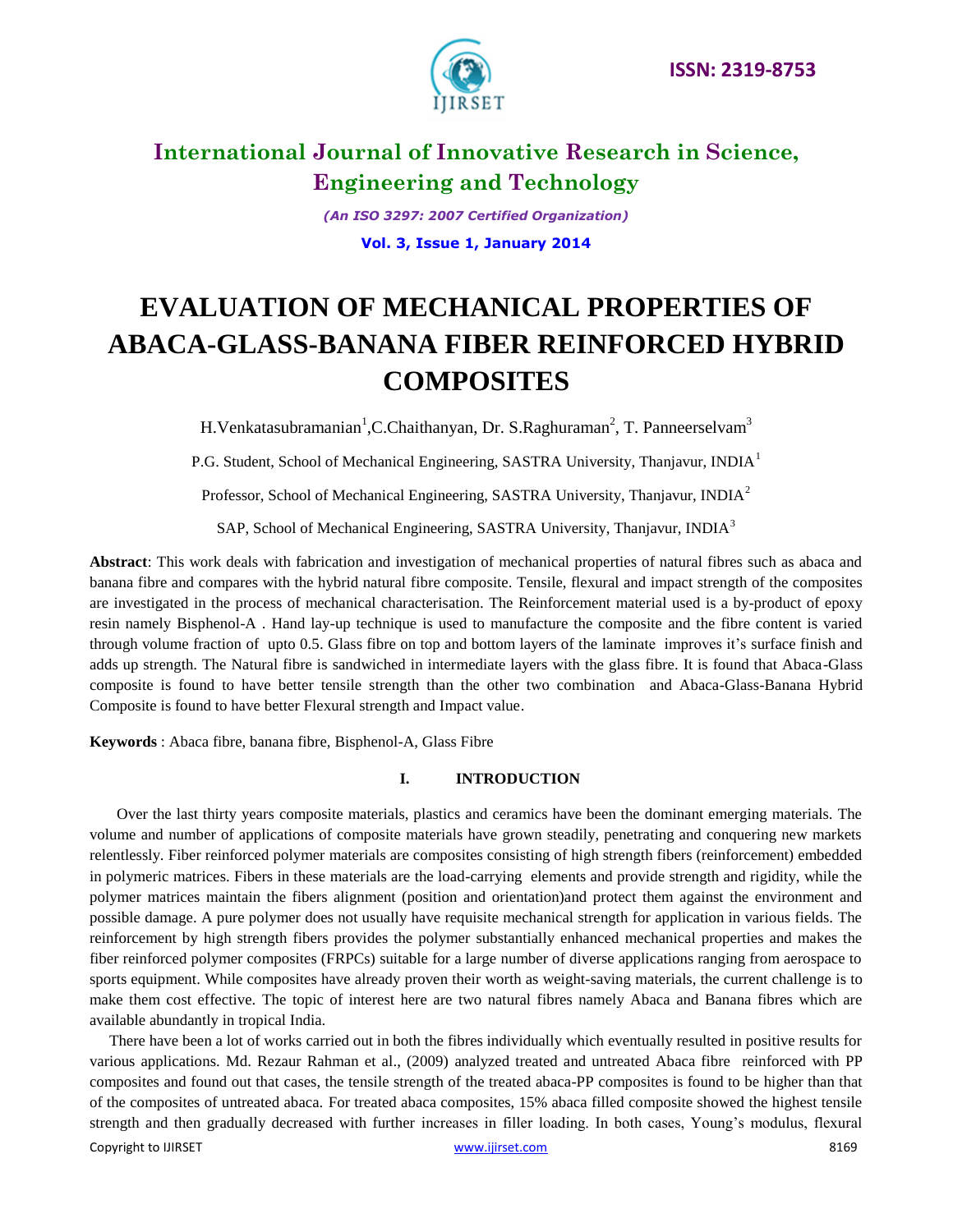

*(An ISO 3297: 2007 Certified Organization)*

#### **Vol. 3, Issue 1, January 2014**

strength, flexural modulus, impact strength and hardness values are also found to increase with an increase in filler loading. Bledzki et al., (2008) analysed PLA bio composites with abaca and man-made cellulose fibres and found the Charpy impact strength at ambient temperature increased by factor 3.60. Tensile strength rose by factor 1.45. Reinforcing with abaca fibres (30 wt%) enhanced both E-Modulus and tensile strength by factor 2.40 and 1.20 respectively. Vijay Ramnath et al., (2013) treated abaca, jute fibre with epoxy resins and found out that the abaca composite has very high impact strength.

 The hybrid composite of Abaca-Jute had better tensile, flexural and shear strength when they maintained a volume fraction of about 0.4 %. Marissa A. Paglicawan., et al., (2013) analyzed tensile properties and water uptake behavior of plasma treated abaca fibers reinforced epoxy composites. The composites were prepared by vacuum assisted resin transfer molding. The effects of treatment on tensile properties and absorption characteristics of abaca fiber composites in distilled water and salt solution at room temperature were investigated. The tensile strength of the composites increased with plasma treatment. With plasma treatment, an improvement of 92.9% was obtained in 2.5 min exposure time in plasma.

 Rajesh Gosh et al., (2011) used Banana fibres as reinforcement in Vinyl ester resin matrix. The influence of different volume fraction of the fibres in the composite is studied. It is seen that with the increase in the fibre fraction, the tensile strength have increased after an initial dip. At 35% of fibre volume fraction, an increase of 38.6% in tensile strength is noted. The specific tensile strength increased by 65%. With increase in mechanical properties it can be deduced that banana fibre can be reliably reinforced with vinyl ester resin which may be used in engineering utilities. S.Ragavendra., et.al., (2013) analysed the "Mechanical Properties of Short Banana Fiber Reinforced Natural Rubber Composites "and found out that increase in fiber concentrations improves the tensile strength. When fibre concentrations are less the matrix and fiber interface shows weak bonding. The incorporation of fibre into rubber matrix increases the hardness of the composite, which is related to strength and toughness. Using different surface modifications of fiber the strength of the composites can be increased. Sumaila et.al., (2013) found out the effects of Banana fibre length on the physical and mechanical properties of banana fibre /epoxy composite. Five different samples were produced by varying the length of the fibre between 5mm and 25mm at 30% wt. fibre loading using the hand lay-up moulding technique. The results showed that the percent moisture absorption, void content and the compressive strength increased with increase fibre length while a decrease in density was observed.

 Vinod B., et.al., (2013) found out the "Effect of Fiber Orientation on the Flexural Properties of PALF Reinforced Bisphenol Composites" and said that the fiber orientation greatly influences the flexural properties of reinforced composites. A higher flexural strength of 105.5754 Mpa was obtained for inclined orientated fibers compared to that of Uni-directional & Bi-directional oriented fibers. The natural fibre with glass allows a significantly better heat and transport ability for the composites. Cicala et.al, (2009) have studied the properties and performance of various glass/natural fibre composites for the applications in curved pipes. Natural fibres are lighter and cheaper, but they have low mechanical properties than glass fibres. The use of hybrid fibres may solve this issue. Paul wambua et.al, 2003 analysed can natural fibres replace glass in fibre reinforced plastics. He concluded that specific properties of natural fibre composites were in some cases better than those of glass. These papers were analyzed in depths and found out that Abaca fibre and Banana fibre are suitable fibre materials. The reinforcement matrix material used is Bisphenol-A which is a by-product of epoxy. The mechanical properties were found out at .4 and .5 percentage of volume fractions and compared to show the best variation found after reinforcement.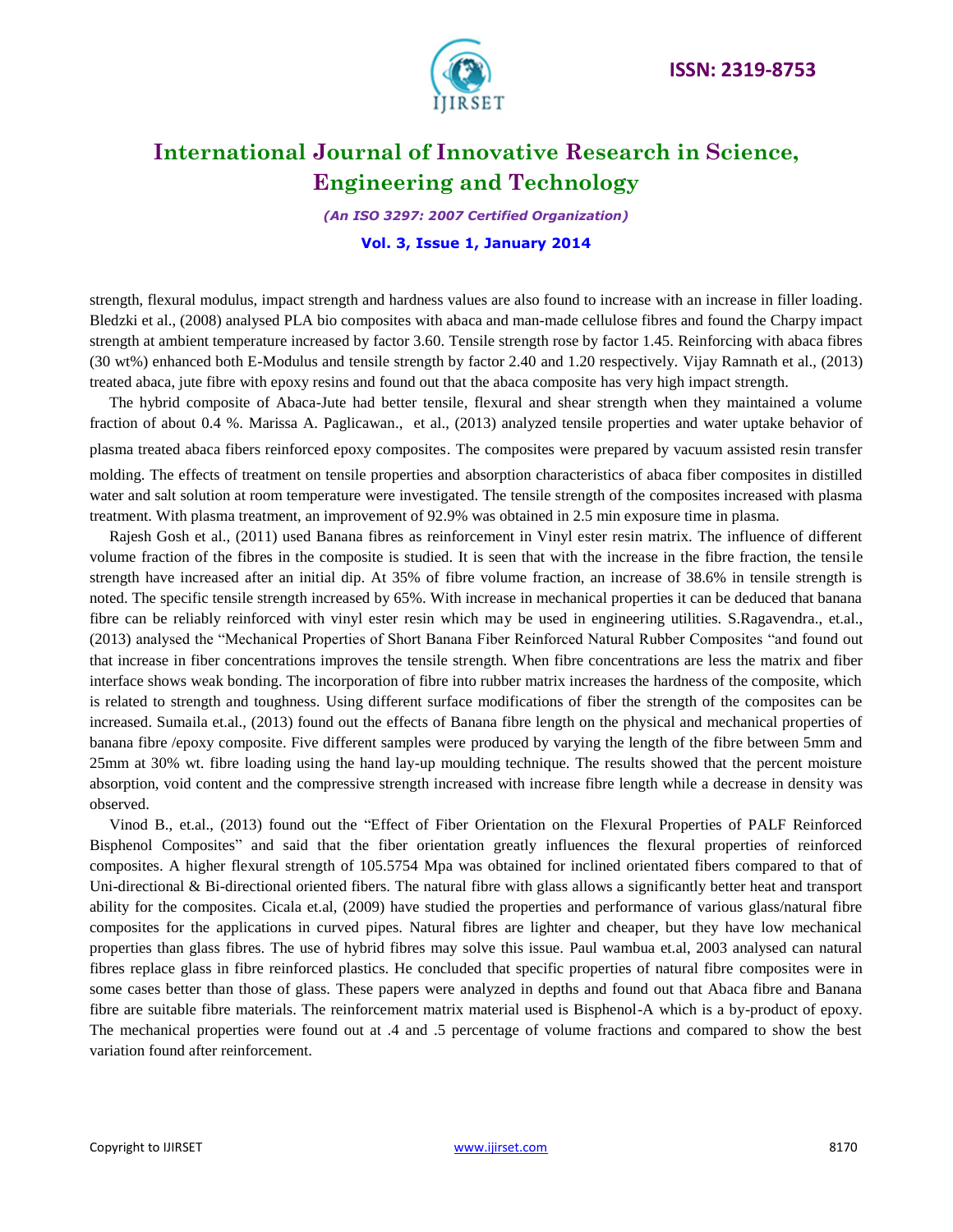

*(An ISO 3297: 2007 Certified Organization)*

#### **Vol. 3, Issue 1, January 2014**

### **II. EXPERIMENTAL SETUP**

## **A. MATERIALS**

Experimental setup includes synthetic fibre woven Roving Glass Fibre (E glass type) with a density 610 g/cm<sup>2</sup>. Two natural fibres namely Abaca (Manilla hemp) and Banana (Musa balbisiana) has been used for fabricating the composite. Bisphenol-A resin has been obtained from S&S polymers, Chennai has been used as a resin.

**ABACA FIBERS :** Abaca fibre is obtained from the pseudo-stem of the plant. It is obtained from a plant belonging to the banana family. On an average, the plant grows about 12 feet (4 m) tall and the fibre is extracted from the trunk of the plant. The fibres are extracted from the base of the banana leaf. It is a bast fibre and is also known as Manila hemp. These fibres are generally used to make twines and ropes but nowadays it is gaining importance as a good reinforcement for composite materials.Since it is cheap, it is used for industrial and commercial purposes.

**BANANA FIBRES** : Banana fiber is a multiple celled structure. The lumens are large in relation to the wall thickness. Cross markings are rare and fiber tips pointed and flat, ribbon like individual fiber diameter range from14 to 50 microns and the length from 0.25 cm to 1.3 cm, showing the large oval to round lumen. Banana fiber is a natural fiber with high strength, which can be blended easily with cotton fiber or other synthetic fibers to produce blended fabric & textiles. It is mainly used by cottage industry in Southern India at present. Banana Fiber also finds use in high quality security/ currency paper, packing cloth for agriculture produce, ships towing ropes, wet drilling cables etc.

**BISPHENOL RESIN :** Bisphenol-A (BPA) is an organic compound which belongs to the group of diphenyl methane derivatives and Bisphenol. The chemical formula is (CH3)2C(C6H4OH)2. BPA is used to make certain plastics and epoxy resins, it has been in commercial use since 1957. To improve the rate of the reaction, an accelerator and a catalyst are added to the original matrix material.

### **B. FABRICATION DETAILS**

The following procedure is followed for fabricating the composite by preparing the mould initially followed by the preparation of resin and finally hand moulding is done to obtain the required specimen.

**MOULD PREPARATION :** To prepare the composite the glass fiber is cropped into a required number of plies of size 350x350 mm. The technique used is hand layup process. The glass fiber is kept in the top and bottom most layer of the laminate. The natural fibers are chopped to minimal desired length to be kept in intermediate layers between the glass fibers. The natural fiber weighing around 15-20 grams is spread in the laminate. In Abaca-glass composite and Bananaglass composite the plies are aligned in the order of intermediate glass fiber and natural fiber which constitutes totally 7 plies (4 plies of glass fibers and 3 plies of natural fiber). Likewise in Abaca-Banana-glass composite the plies are aligned in the order of intermediate glass fiber and natural fiber which constitutes totally 9 plies (5 plies of glass fibers and 2 plies of sisal fiber and 2 plies of coir fiber).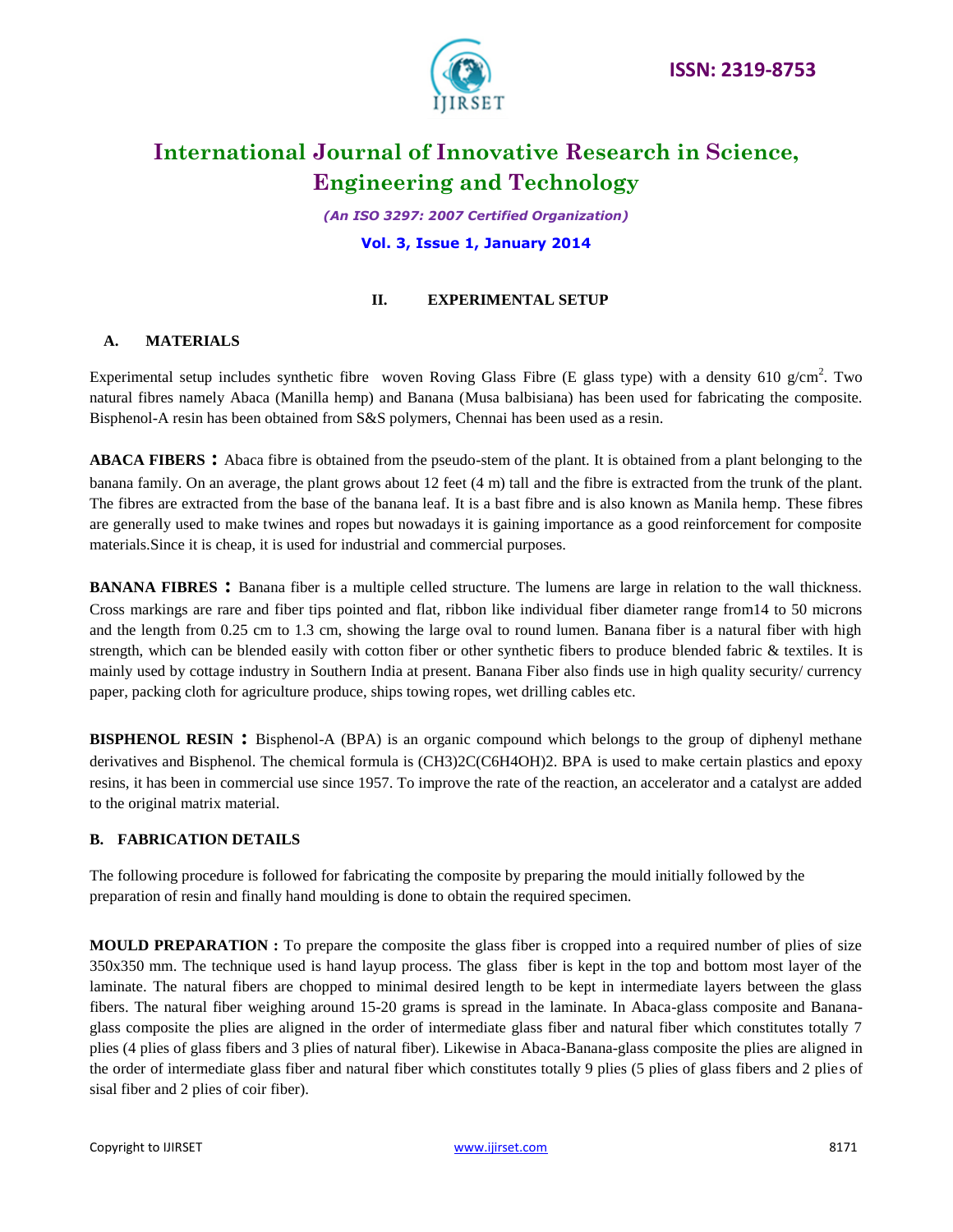

*(An ISO 3297: 2007 Certified Organization)*

### **Vol. 3, Issue 1, January 2014**

**PREPARATION OF RESIN :** The matrix used to fabricate the fiber material is Bisphenol-A polyester having a density of 1.10 g/cc.To improve the rate of the reaction, an accelerator and a catalyst are added to the original matrix material. The methyl ethyl ketone peroxide (MEKP)is added as a catalyst and cobalt napthanate is added as an accelerator, in the ratio 1:0.02:0.02.The solution is mixed and stirred before applying on the laminate.

**FABRICATION PROCEDURE FOR SPECIMEN:** To prepare the composite a mica sheeted table is used. The table is cleaned with distilled water to remove the impurities. Then a coat of wax layer is applied through out the board to facilitate easy removal of the laminate. Prior to the moulding process, an acid solution of poly vinyl acetate is applied on the surface of the table which acts as a releasing agent. This is followed by a dwell time of 5-10 minutes for the table to get dried. A coat of mixed resin is applied on the cleaned surface before placing a layer of glass fiber. Alternate layer of natural fiber is kept with a coat of resin over it. Consequent layers of natural and glass fiber are placed till the required thickness is obtained. The finished composite now is closed by wooden reapers and clamped at all the possible ends. Then a load of 50- 60 kg is applied. The composite is made to cure for 48 hours under hot conditions. After curing the composites are sized according to ASTM standards.

### **C. TESTING OF COMPOSITES :**

**TENSILE TEST:** The fabricated hybrid composite is cut using a saw cutter to get the dimension of the specimen for tensile testing as per ASTM: D638 standards. The test is carried out in universal testing machine make FIE (Model : UTN 40,SNo , 11/98- 2450) at room temperature (303K) . The test was carried out using a universal testing machine at a room temperature with 40% relative humidity. The tensile stress is recorded with respect to increase in strain. Three different types of specimens are prepared based on fibres used namely, abaca–GFRP, banana–GFRP and abaca–banana–GFRP (hybrid composites). The specimen was placed in the grip of the tensile testing machine and the test is performed by applying tension until it undergoes fracture. The corresponding load and strain obtained are plotted on the graphs.

**FLEXURAL TEST :** The flexural test is performed on the same tensile testing machine as per the ASTM: D790 standards. It is performed at room temperature and close to 40% relative humidity for three different types of specimens. In this test, the specimen to be tested is subjected to a load at its midway between the supports and until it fractures and breaks. This test determines the behavior of the specimen when it is subjected to simple beam loading. Flexural test determines the maximum stress induced in the outer most fibre.

When a beam of homogeneous, elastic material is tested in flexure as a beam simply supported at two points and loaded in midpoint, the maximum stress at the outer surface occurs at mid span.

The stress may be calculated from following equation

where :

σ – stress at the outer surface of mid-span, Mpa P – applied force , N

 $L =$  support span, mm b= width of beam, mm

Copyright to IJIRSET 8172

$$
\sigma=\frac{3PL}{2bh^2}
$$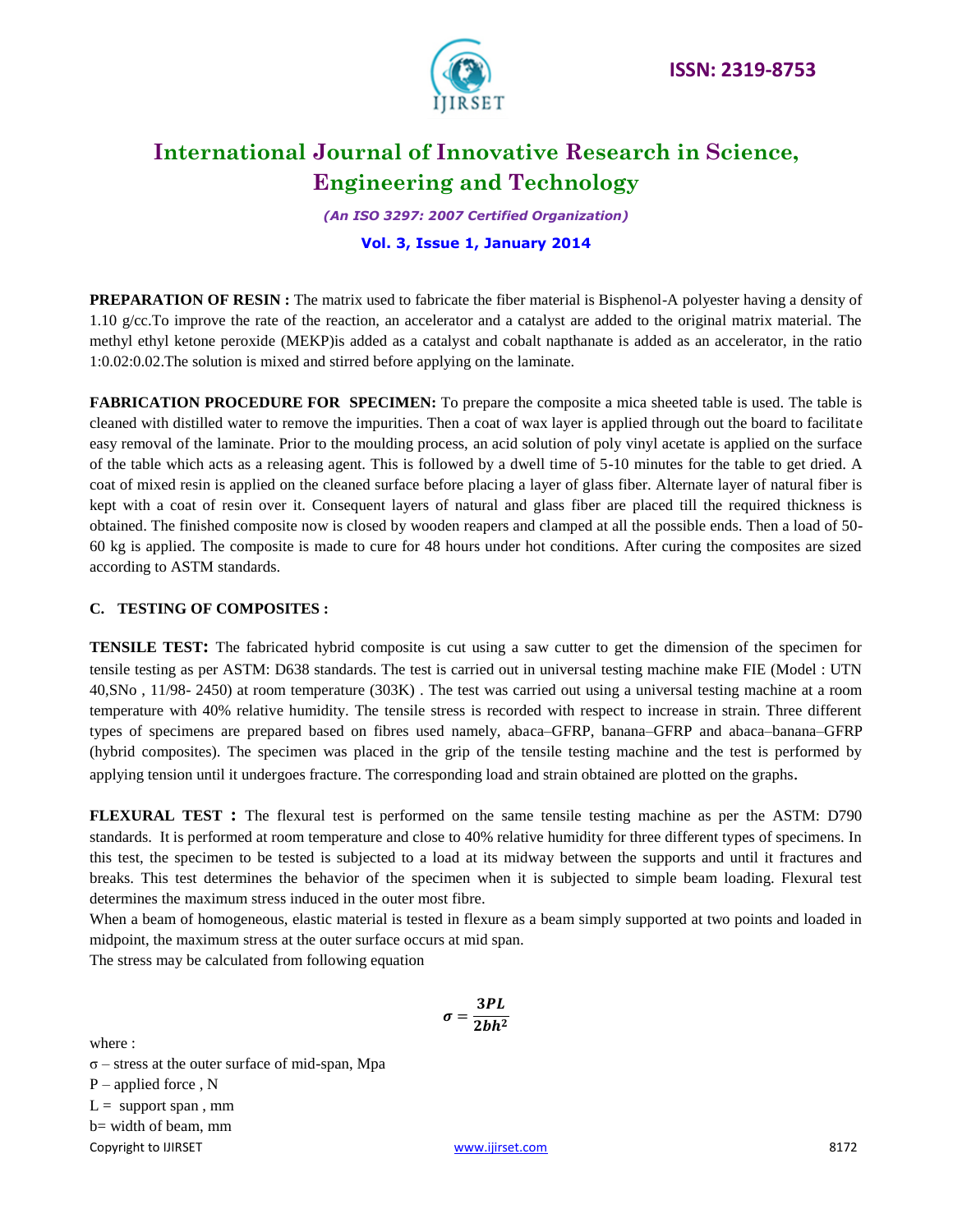

*(An ISO 3297: 2007 Certified Organization)*

#### **Vol. 3, Issue 1, January 2014**

h=thickness of beam, mm

Flexural modulus could be found by the ratio of stress to strain in the flexural deformation. It determines the tendency of the material to bend. In the 3 point testing of the material the flexural strength could be found out by secant method where initial strain point is zero. It is expressed in MPa . It can be calculated by using the formula

$$
E_f^{secant} = \frac{L^3 m}{4bh^3}
$$

Where,

 $E_f$  - flexural secant modulus of elasticity, Mpa

L – support span, mm

b – width of the beam, mm

h – thickness of the beam, mm

m – slope of the secant of the force-deflection curve

**IMPACT TEST :** The impact specimen are prepared according to the required dimension following the ASTM-A256 standard. The test is carried out in Izod setup . During the testing process, the specimen must be loaded in testing machine and allows the pendulum until it fractures or breaks. Using the impact test, the energy required to break the material can be measured easily and can be used to measure toughness of the material and the yield strength. The effect of strain rate on fraction and ductility of the material can be analyzed by using the impact test. The energy measured would be in Joules. The impact strength can be found by using the formula

$$
\mathbf{I} = \frac{K}{A}
$$

Where, I – Impact strength  $(KJ/m^2)$ K- Energy required to break the specimen (J)

A –Area of cross section  $(cm<sup>2</sup>)$ 

## **III. RESULTS AND DISCUSSIONS**

#### **A. TENSILE PROPERTIES**

The three different composite specimens like Banana–GFRP, abaca-GFRP and abaca–banana–GFRP are tested in the universal testing machine to find the tensile properties. The various mechanical properties of the fabricated composite (abaca–GFRP, banana–GFRP, abaca–banana–GFRP) are summarized for better comparison. It is clearly seen that the tensile strength of the abaca composite is high in Fig.11. The tensile modulus of Abaca-Glass composite is higher than that of abaca and banana hybrid composite. The tensile modulus is calculated by taking the corresponding values of stress and strain from the linear portion of the graph. The stress increases linearly with respect to strain for all the composites as shown in the Fig. 10.The abaca-glass composite exhibits the ductile properties with the stress starting to decrease and the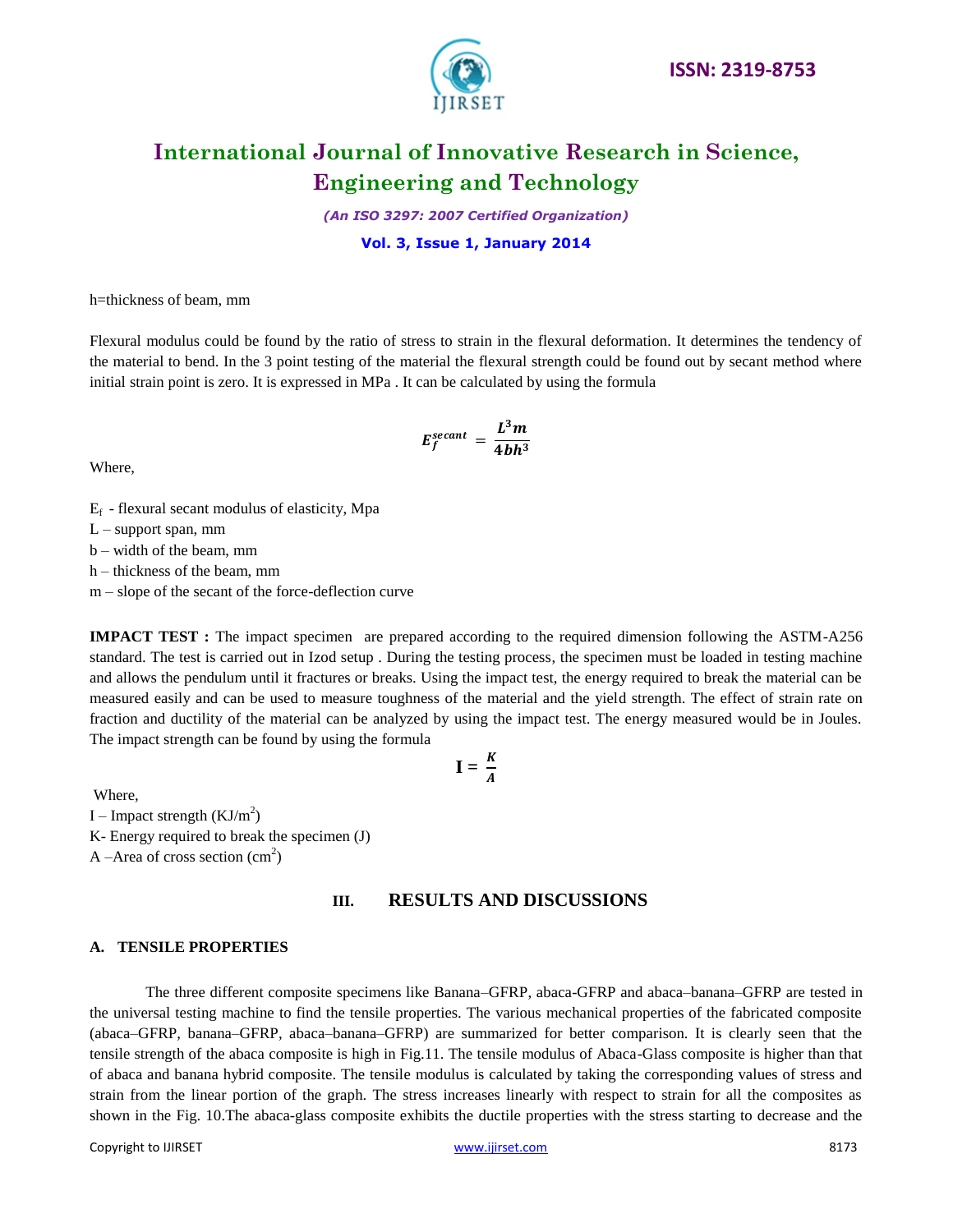

*(An ISO 3297: 2007 Certified Organization)*

### **Vol. 3, Issue 1, January 2014**

topmost point resemble the yield point of ductile material. Thus it can be concluded that the Abaca-Glass composite is more ductile than the Hybrid fibre composite. All the composites are manufactured at the highest volume fraction of 0.50.The breaking load of abaca-banana composite is found to be high. It is found that breaking load of abaca glass composite is 1.12 times higher than the hybrid composite and 2.02 times higher than banana glass composite. The percentage elongation of abaca glass composite is found to be higher than other composites, hence it is found to be more ductile in nature. From the results of the tensile test, it can be concluded that the Abaca–GFRP composite is well performing compared with other types of composites.







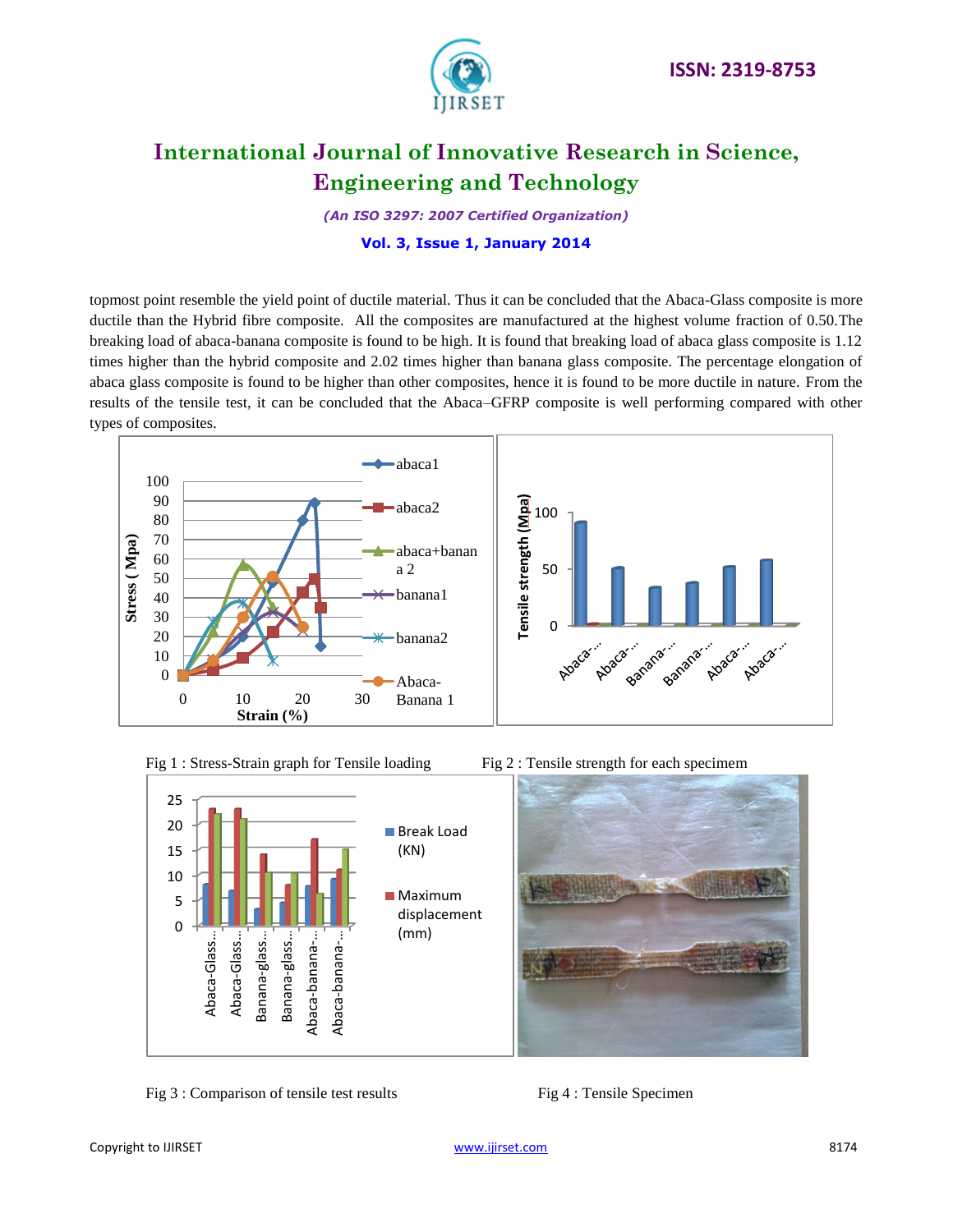

*(An ISO 3297: 2007 Certified Organization)*

**Vol. 3, Issue 1, January 2014**

### **B. FLEXURAL PROPERTIES**

The Load vs Displacement curve for three different types of composites is shown. The flexural property of Abaca-Glass composite is high. The curve increases linearly with respect to displacement up to the maximum flexural load and then it gets decreased. The adhesion between the Abaca and glass with Bisphenol polyester is far better than the other two combinations. The flexural modulus of the composite is found from the linear portion of the curve by determining the load and its corresponding displacement which shows Abaca-glass hybrid composite has highest flexural modulus when compared to other two composites.



- Fig 5 : Flexural strength variation Fig 6 : Flexural Test Specimen
- 

### **C. IMPACT TEST**

Impact test is conducted to analyse the impact capability of the different specimens. The impact test is carried out using Izod impact test machine to determine the loss in energy. The Banana-Glass hybrid composite has high impact strength. The reason for such high strength is due to the presence of single type fibre in the matrix in alternating directions. The energy absorbed by each specimen when it is impacted by a heavy blow from pendulum crack is formed. The crack usually travels through the fiber and resin of the composite. So when crack propagates through the composite absorption of energy will be high.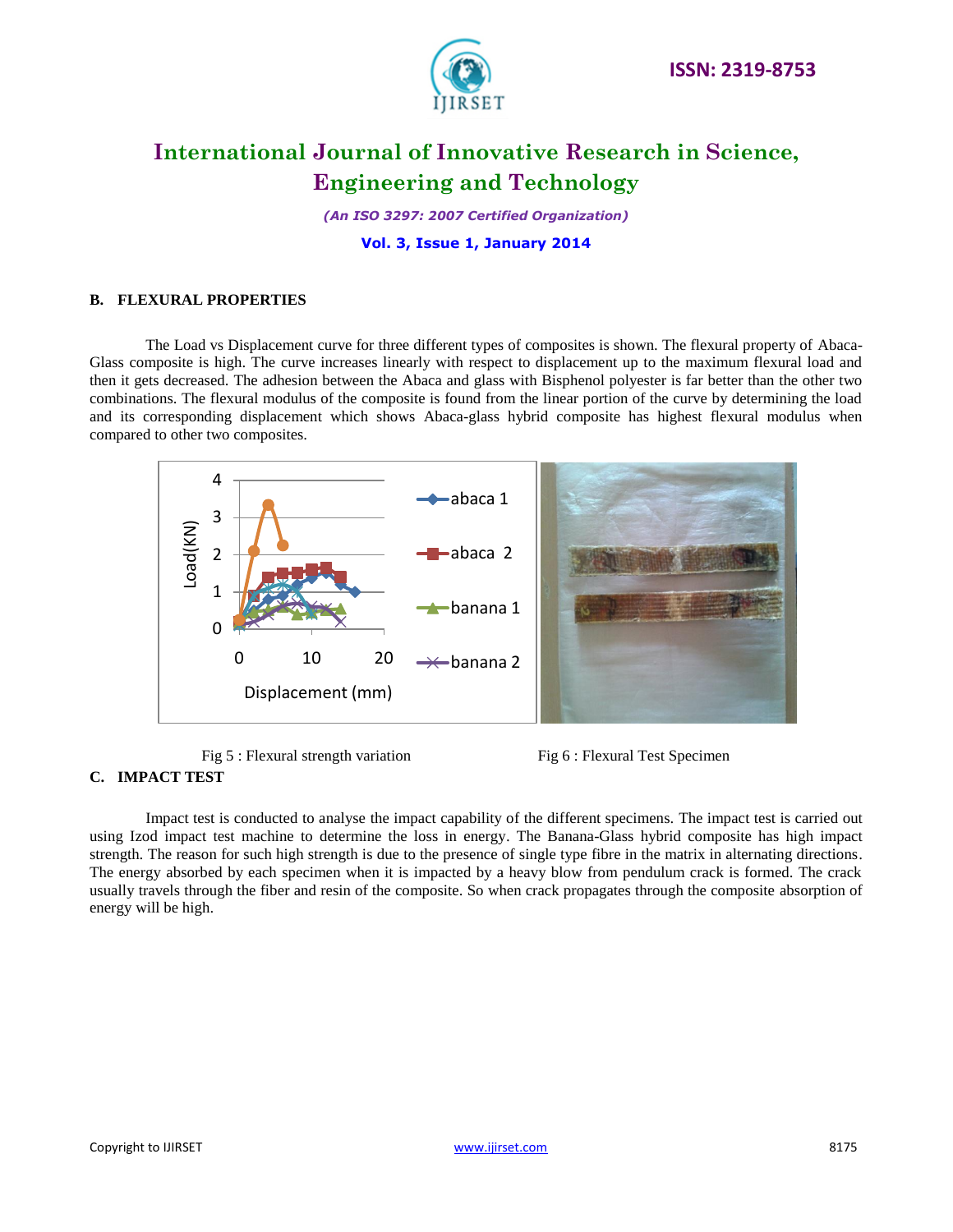

*(An ISO 3297: 2007 Certified Organization)*

# **Vol. 3, Issue 1, January 2014**



Fig 7 : Impact Strength variation Fig 8 : Impact test Specimen

|  | TABLE 1: EXPERIMENTAL VALUES OF THE ENTIRE TEST CONDUCTED FOR EACH SPECIMEN |  |  |  |  |
|--|-----------------------------------------------------------------------------|--|--|--|--|
|--|-----------------------------------------------------------------------------|--|--|--|--|

| <b>Sample Number</b>                      | <b>Tensile</b><br><b>Strength</b><br>(MPa) | <b>Flexural</b><br>Load<br>(MPa) | <b>Impact</b><br><b>Energy</b><br>(Joules) | <b>Tensile</b><br><b>Modulu</b><br>s<br>(MPa) | <b>Flexural</b><br><b>Strength</b><br>(MPa) | <b>Flexural</b><br><b>Modulus</b><br>(MPa) | Impact<br><b>Strength</b><br>(KJ/sq.m) |
|-------------------------------------------|--------------------------------------------|----------------------------------|--------------------------------------------|-----------------------------------------------|---------------------------------------------|--------------------------------------------|----------------------------------------|
| Abaca-glass<br>$(40\% - 60\%)$            | 89.36                                      | 1.51                             | 10                                         | 366.5                                         | 142.22                                      | 2840                                       | 1.098                                  |
| Abaca-glass<br>$(50\% - 50\%)$            | 49.80                                      | 1.65                             | 10                                         | 273.33                                        | 70.153                                      | 3266                                       | 0.727                                  |
| Banana-glass<br>$(40\% - 60\%)$           | 33.06                                      | 0.61                             | 14.66                                      | 250                                           | 65.270                                      | 1506                                       | 1.511                                  |
| Banana-glass<br>$(50\% - 50\%)$           | 37.33                                      | 0.69                             | 10.66                                      | 500                                           | 37.25                                       | 1234                                       | 0.88                                   |
| Abaca-Banana-<br>glass<br>$(40\% - 60\%)$ | 51.68                                      | 1.20                             | 6                                          | 312.5                                         | 50.187                                      | 1595                                       | 0.40                                   |
| Abaca-Banana-<br>glass<br>$(50\% - 50\%)$ | 57.32                                      | 3.34                             | 14.66                                      | 325                                           | 106.82                                      | 433                                        | 0.922                                  |